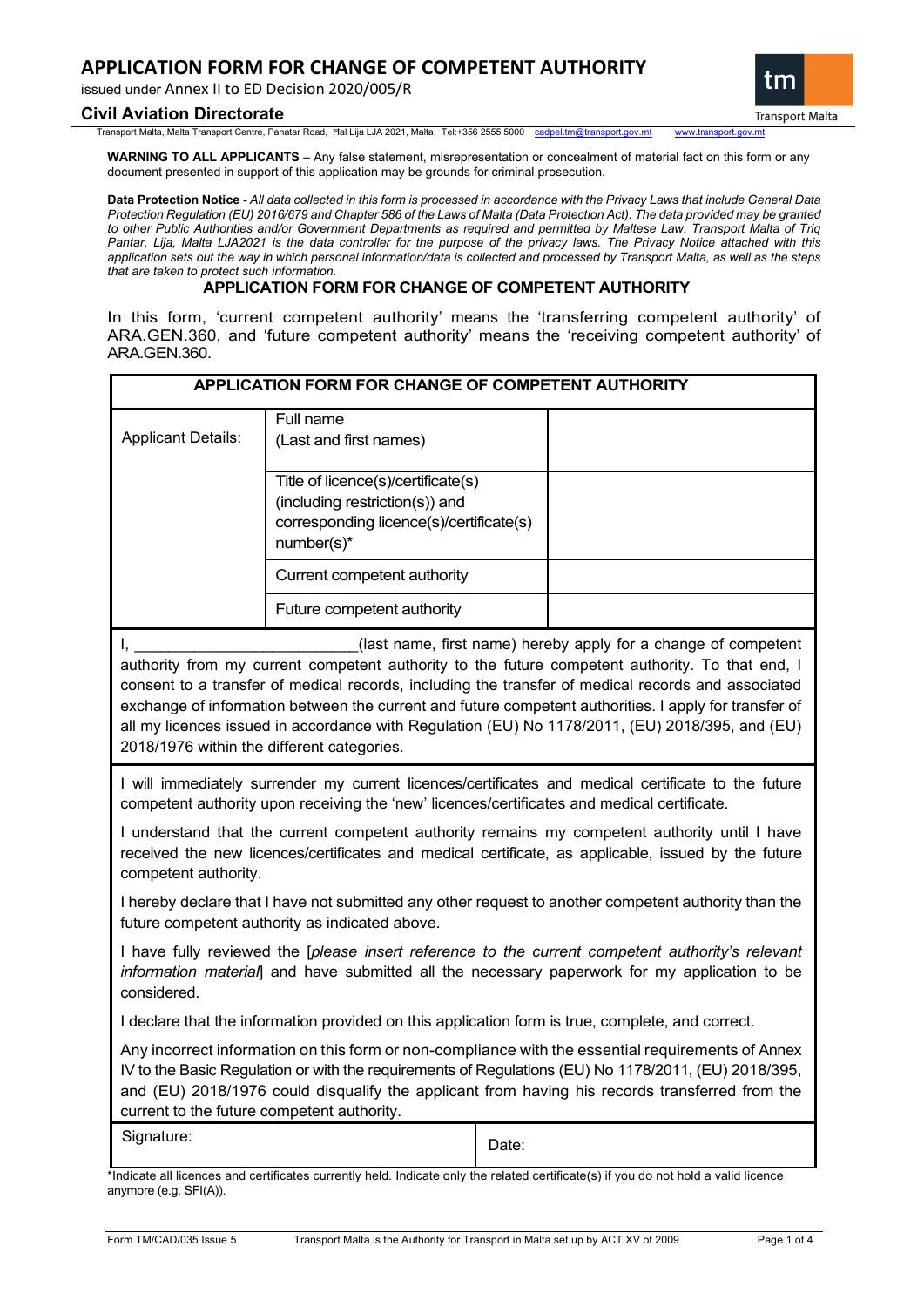issued under Annex II to ED Decision 2020/005/R

# **Civil Aviation Directorate**

| Transport Malta, Malta Transport Centre, Panatar Road,  Ħal Lija LJA 2021, Malta.  Tel:+356 2555 5000    cadpel.tm@transport.gov.mt                                                                                                 | www.transport.gov.mt |
|-------------------------------------------------------------------------------------------------------------------------------------------------------------------------------------------------------------------------------------|----------------------|
|                                                                                                                                                                                                                                     |                      |
| PERSONAL DETAILS                                                                                                                                                                                                                    |                      |
|                                                                                                                                                                                                                                     |                      |
|                                                                                                                                                                                                                                     |                      |
|                                                                                                                                                                                                                                     |                      |
|                                                                                                                                                                                                                                     |                      |
|                                                                                                                                                                                                                                     |                      |
|                                                                                                                                                                                                                                     |                      |
| Address: <u>Address:</u> Address: Address: Address: Address: Address: Address: Address: Address: Address: Address: Address: Address: Address: Address: Address: Address: Address: Address: Address: Address: Address: Address: Addr |                      |
|                                                                                                                                                                                                                                     |                      |
|                                                                                                                                                                                                                                     |                      |
|                                                                                                                                                                                                                                     |                      |
|                                                                                                                                                                                                                                     |                      |
|                                                                                                                                                                                                                                     |                      |
| <b>FLYING EXPERIENCE</b>                                                                                                                                                                                                            |                      |
|                                                                                                                                                                                                                                     |                      |

| <b>EXPERIENCE AS PILOT</b>                                                                  | <b>Experience claimed</b><br>(hours) |                    | <b>OFFICE</b><br><b>USE</b> |
|---------------------------------------------------------------------------------------------|--------------------------------------|--------------------|-----------------------------|
|                                                                                             | <b>Aeroplanes</b>                    | <b>Helicopters</b> | <b>ONLY</b>                 |
| As Pilot-in- Command (PIC) in Multi-Pilot Aircraft                                          |                                      |                    |                             |
| As Pilot-in-Command under Supervision (PIC U/S) or<br>Co-Pilot (P2) in Multi-Pilot Aircraft |                                      |                    |                             |
| As Pilot-in-Command (PIC) in single Pilot Aircraft                                          |                                      |                    |                             |
| Total Flying experience on Single Pilot Aircraft                                            |                                      |                    |                             |
| <b>IFR Flight Time</b>                                                                      |                                      |                    |                             |
| Total experience as pilot                                                                   |                                      |                    |                             |

# **DOCUMENTS REQUIRED**

|                                                                                                                                                                                                                                                                                              | Malta ID card for passport if applicant does not hold a Malta ID card                                            |  |
|----------------------------------------------------------------------------------------------------------------------------------------------------------------------------------------------------------------------------------------------------------------------------------------------|------------------------------------------------------------------------------------------------------------------|--|
|                                                                                                                                                                                                                                                                                              | Part-FCL licence                                                                                                 |  |
|                                                                                                                                                                                                                                                                                              | <b>Part-MED Medical Certificate</b>                                                                              |  |
|                                                                                                                                                                                                                                                                                              | Log Book                                                                                                         |  |
|                                                                                                                                                                                                                                                                                              | Part-FCL ATPL Theoretical knowledge examination results, if applicable                                           |  |
|                                                                                                                                                                                                                                                                                              | Course completion certificate of an ATP(A) Integrated course, if applicable                                      |  |
|                                                                                                                                                                                                                                                                                              | Course completion Certificate of a Multi-crew Co-operation Course (MCC)<br>if applicable                         |  |
| Copies are acceptable but originals have to be submitted before the licence is issued. The original licence will<br>be sent to its state of licence issue (SOLI). When completed send this form together with all the required<br>documents detailed above and the fee for licence issue to: |                                                                                                                  |  |
|                                                                                                                                                                                                                                                                                              | Transport Malta-Civil Aviation Directorate,<br>Malta Transport Centre,<br>Pantar Road.<br>Lija LJA 2021<br>Malta |  |

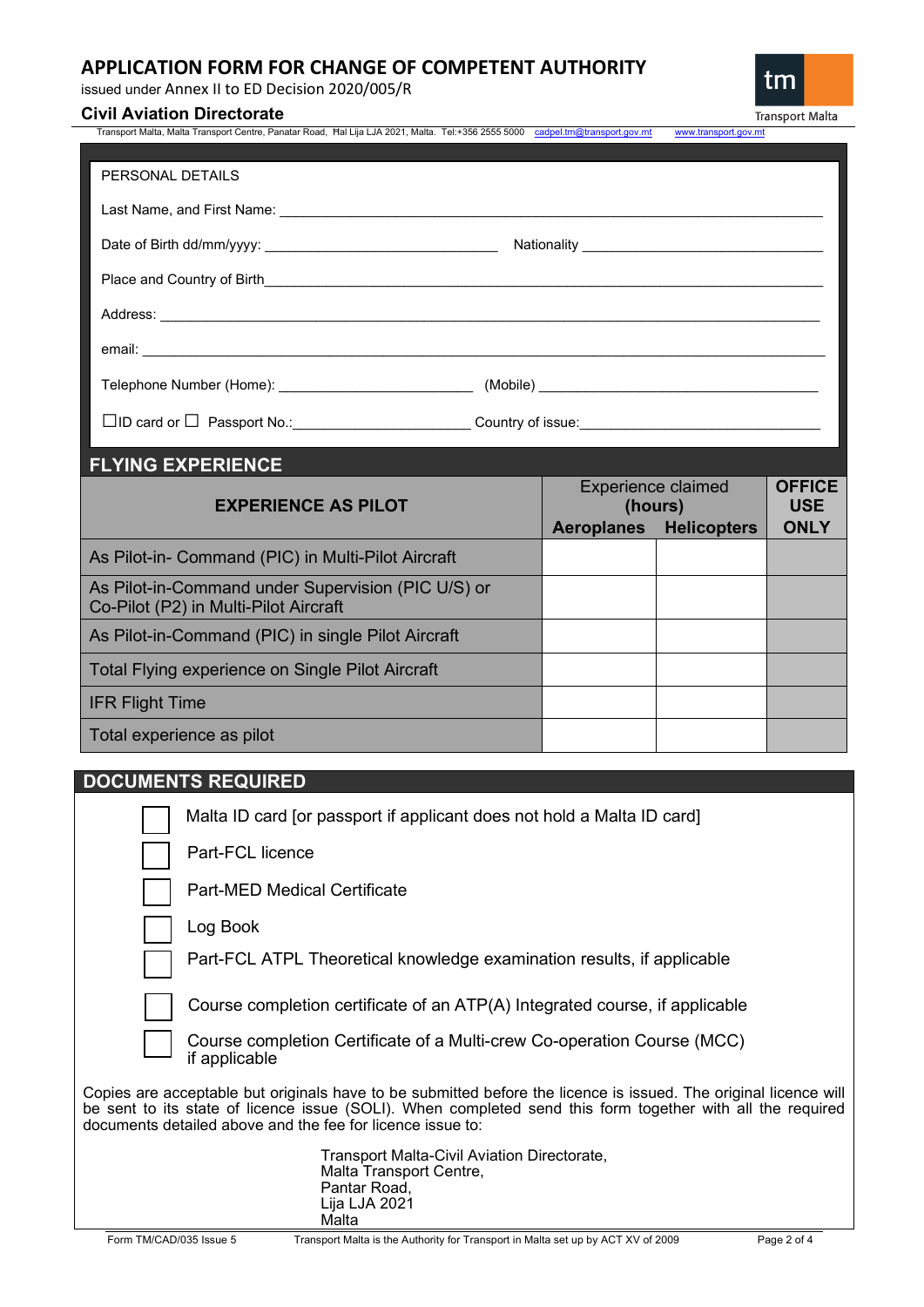issued under Annex II to ED Decision 2020/005/R

## **Civil Aviation Directorate**

Transport Malta, Malta Transport Centre, Panatar Road, Ħal Lija LJA 2021, Malta. Tel:+356 2555 5000 [cadpel.tm@transport.gov.mt](mailto:cadpel.tm@transport.gov.mt) www.transport.gov.mt

### **General Information**

## **GM2 ARA.GEN.360 Change of competent authority**

### LICENCE VERIFICATION

The licence verification includes the verification of all associated privileges, ratings, certificates, and endorsements that were obtained in accordance with the technical requirements of Regulations (EU) No 1178/2011, (EU) 2018/395, and (EU) 2018/1976. This means that for example, senior examiner privileges are not included.

## AVAILABLE RECORDS

Available medical records are all medical records of the licence holder that are related to the history of the medical certificate.

## RECORDS

Original licensing and medical records are the original records of the licence holder or electronic records kept by the competent authority.

## VALIDITY PERIODS

When reissuing the licence(s) and medical certificate(s), the receiving competent authority should ensure that the validity periods and limitations (if any) are in accordance with the ones of the licence(s) and medical certificate(s) transferred.

## PROCESSING

Processing all documents means that the receiving competent authority checks the completeness, and correctness of all the information provided by the transferring competent authority and asks the transferring competent authority for clarification, if needed. If by any means, the receiving competent authority becomes aware of non-compliance with the essential requirements of Annex IV to the Basic Regulation or with the requirements of Regulations (EU) No 1178/2011, (EU) 2018/395, and (EU) 2018/1976 during the processing of the documents, it should reject the application for change of competent authority and inform the transferring competent authority in accordance with its national administration rules.

## **GM3 ARA.GEN.360 Change of competent authority**

The competent authority can establish and implement its administrative procedures as it considers appropriate. The following practical guidance is considered best practice that may facilitate the work of, and coordination between, competent authorities.

## CASES OF SUSPENSION, REVOCATION, OR CURRENT INVESTIGATION

In case of suspension of a licence or medical certificate, the competent authority responsible for the suspension is the only one entitled to remove the suspension. Therefore, a licence holder with a suspended licence or medical certificate cannot apply for change of competent authority until the suspension is revoked.

In case of revocation of a licence, the licence holder can apply for change of competent authority. The licence holder does not immediately receive a new licence after the change of competent authority, but is able to apply for a new licence to the new authority after all necessary requirements of Annex I (Part-FCL) to Regulation (EU) No 1178/2011 and/or Annex III (Part-BFCL) to Regulation (EU) 2018/395 and/or Annex III (Part-SFCL) to Regulation (EU) 2018/1976 are met. However, the licence holder may immediately receive a medical certificate from the receiving competent authority, if applicable.

In case of revocation of a medical certificate, the certificate holder can apply for change of competent authority. The certificate holder does not immediately receive a new licence after the change of competent authority, but is able to apply for a new certificate and licence to the new authority after all necessary requirements of Annexes I (Part-FCL) and IV (Part-MED) to Regulation (EU) No 1178/2011 and/or Annex III (Part-BFCL) to Regulation (EU) 2018/395 and/or Annex III (Part-SFCL) to Regulation (EU) 2018/1976 are met.

In case of an ongoing investigation that is based on evidence of non-compliance, the licence holder cannot immediately apply for change of competent authority. Sufficient time to investigate the case should be provided to reach a conclusion whether or not the licence or medical certificate must be suspended or revoked before the licence holder can apply for change of competent authority.